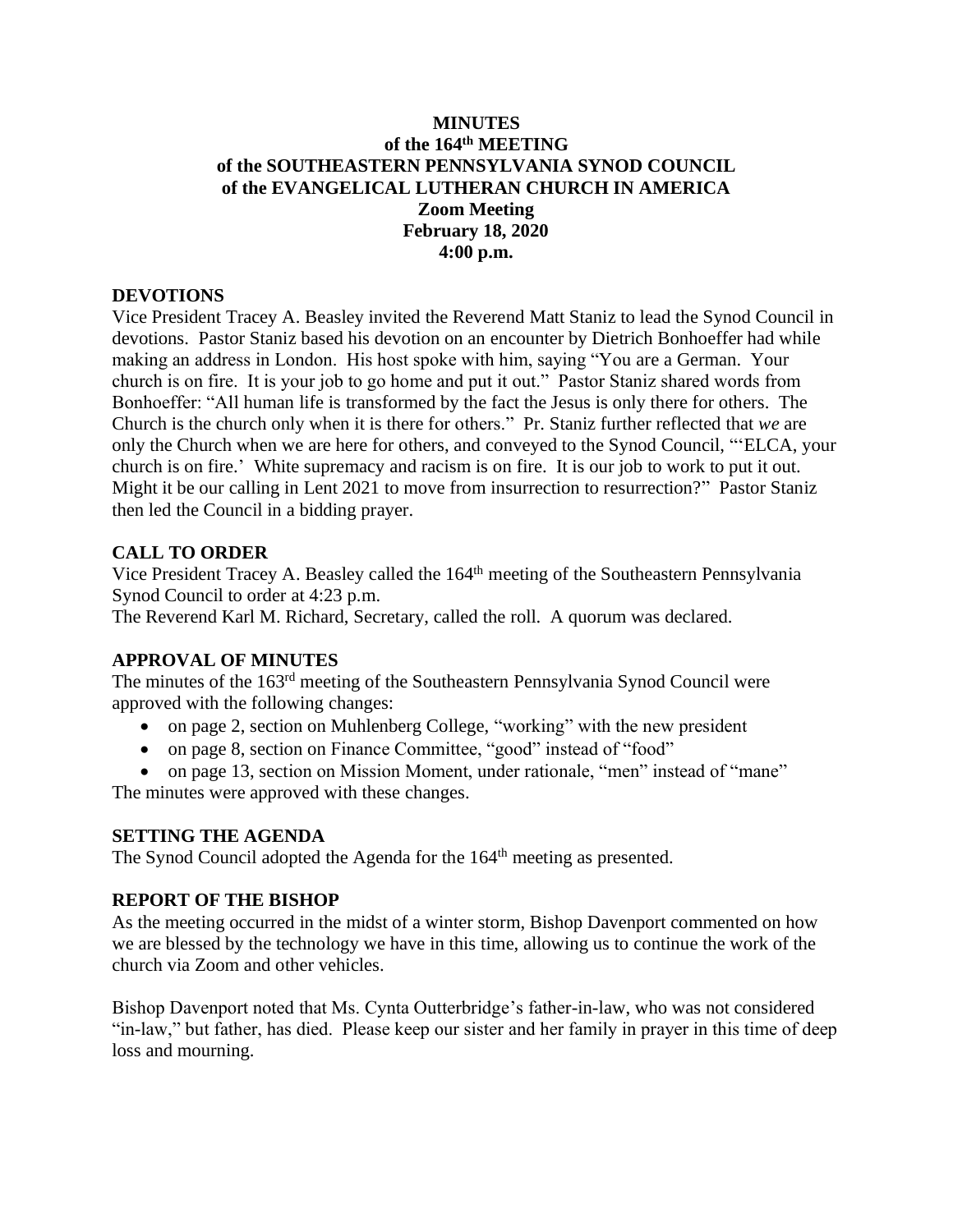Bishop noted that the staff is in a time of transition. Ms. Mercedes Lee has begun a new position with the University of Pennsylvania, and that has left a hole in the synod staff. It also provides an opportunity to reimagine what staffing we need as we move into the future. Noting that the ELCA is engaging in such reimagining with the Future Church Design, it is a good time for us to do a similar redesign in light of the Church's areas of focus. Please pray for the staff in this time of transition, and particularly for the Reverend Dr. William Flippin, our Director for Evangelical Mission, as he is facing transition on both the ELCA and the Synod level.

#### **Rostered Ministers**

We need to be in prayer, for each other, for our rostered ministers. Our ministers are feeling a great deal of stress these days with Ash Wednesday, Lent and all the pressures of leading the Church in this time. There is also stress from trying to lead in these days of civil unrest, insurrection, and racial injustice. Fortunately, prayer is our super-power.

We as a Synod provided the rostered ministers a chance to meet together with the Bishop in sacred cyber-space to share with each other and support each other in the tasks before them. There was great personal sharing, honesty, and vulnerability on display in this time together, and for that the Bishop is grateful.

Ms. Barb Debski offered a program on "sabbath" to encourage our leaders to do self-care as much as "other" care. Two opportunities are scheduled with Dr. Stephen Treat, moderated by the Rev. Dr. Dee Littleton, to assist rostered ministers with the stresses of ministry in this time. Many lay people think that the work of the rostered minister has lessened with the pandemic, as there are not the same visible meeting schedules and contacts being made and seen. The work has not lessened; it has ramped up. Everything is harder. As you pray for our ministers, please also pray for our Presiding Bishop.

#### **Conference of Bishops**

Please pray for the Conference of Bishops as well. They continue to meet weekly, learning from each other, and striving to faithfully implement the Future Church Design for the ELCA. A reminder of the areas of emphasis that have been affirmed:

- 1. Prioritize the engagement of new, young and diverse people.
- 2. Unite all expressions of the church (congregations, synods and the churchwide organization) into one church—together.
- 3. Align decision-making, accountability and leadership where best suited.
- 4. Operate in agile, flexible and speedy ways.
- 5. Act based on data and measurable impact.
- 6. Eliminate silos and divisions."

## **African Descent Strategy Team**

There have been deep conversations among the leaders of this team. There is concern regarding the number of persons of color that were released from Churchwide staff in the downsizing that resulted from implementing the Future Church Design. It seems incongruous that, when we are looking to be newer, younger, and more diverse, we would lose as much of our diversity as we have. We have a gap in what we say, and what we do. Bishop Davenport is grateful to be at the table to point out these discrepancies.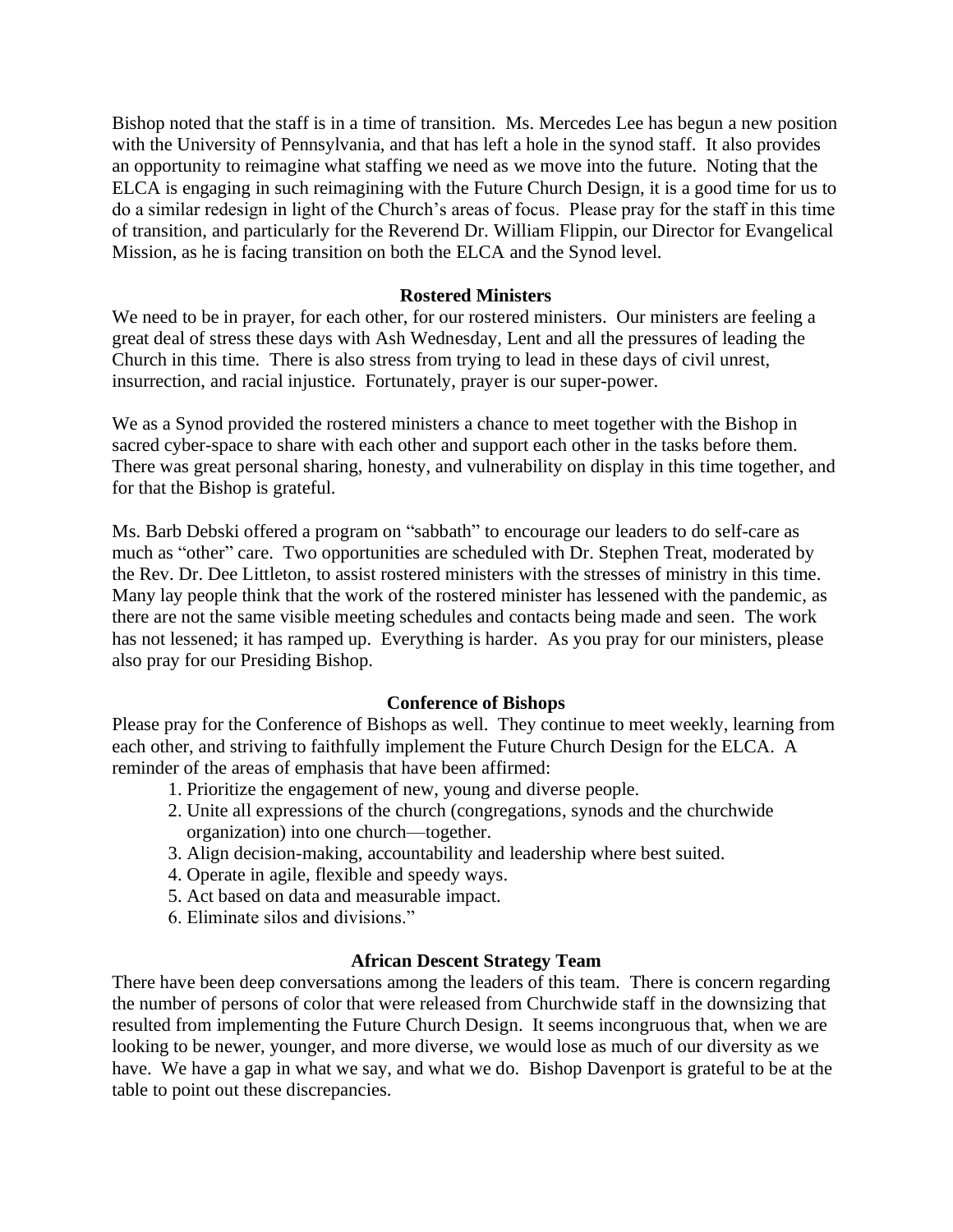#### **Authentic Diversity Team**

Bishop continues to serve on this team as well. In her written report she shared the resolution from the Churchwide Assembly describing the work of this team. She did so to remind the Synod Council of the important task before us all as we continue to be the whitest denomination in the United States, even as we have stated we want to rectify this, and intentionally work to become more diverse.

#### **Muhlenberg College Board**

The board is still working and walking along with President Harring, the faculty, the staff, and the students to keep the college functioning well in this time of the pandemic. Bishop Davenport is grateful for the work of our former bishop, the Reverend Claire S. Burkat, as she serves as the interim chaplain for the college. Applications are being processed for the settled chaplain. If anyone knows of someone who is interested, please let them know.

#### **North Eastern Diocese of Tanzania**

The newly elected bishop, the Rev. Dr. Mblilu, has begun his duties, and is building his staff. Until we can meet in person, social media has been quite helpful as a tool to keep in contact in this time.

## **Religious Leaders Council**

This group represents another gathering where we can work together for justice and peace. Dr. Flippin has taken up the "Heeding God's Call" initiative to address gun violence, a task of particular importance following the most recent shooting in the Olney neighborhood of Philadelphia. This shooting took place only a few blocks from Bishop Davenport's house. Systemic racism keeps people in poverty, and that continues to keep them from other services, and so what they don't have, they feel a need to take. The Religious Leaders Council is working with government and community leaders as they strive to address these crucial issues.

## **Other Meetings and Gatherings**

The Black Clergy Association continues to meet, as do too many other meetings to count. Bishop Davenport thanks Vice President Beasley for her work with the Philadelphia Chapter of the African Descent Leadership Association, and particularly for her efforts coordinating the Rev. Dr. Martin Luther King, Jr. celebration in conjunction with the Detroit chapter of ADLA and the Southeast Michigan Synod, our domestic companion synod.

Bishop Davenport opened the floor to questions from the Synod Council.

The Reverend Gwendolyn King asked if recordings of the programs from Ms. Demski and Dr. Treat will be available for those who cannot join the online events.

The Reverend Robert Fisher, Assistant to the Bishop for Communication and Mission Interpretation, said that Ms. Demski's program is already online. It will need to be determined if Dr. Treat's will be made available, as this program may be more personal than presentational, and there may be a need to be sensitive to the privacy concerns of the participants.

## **REPORT OF THE VICE PRESIDENT AND THE EXECUTIVE COMMITTEE**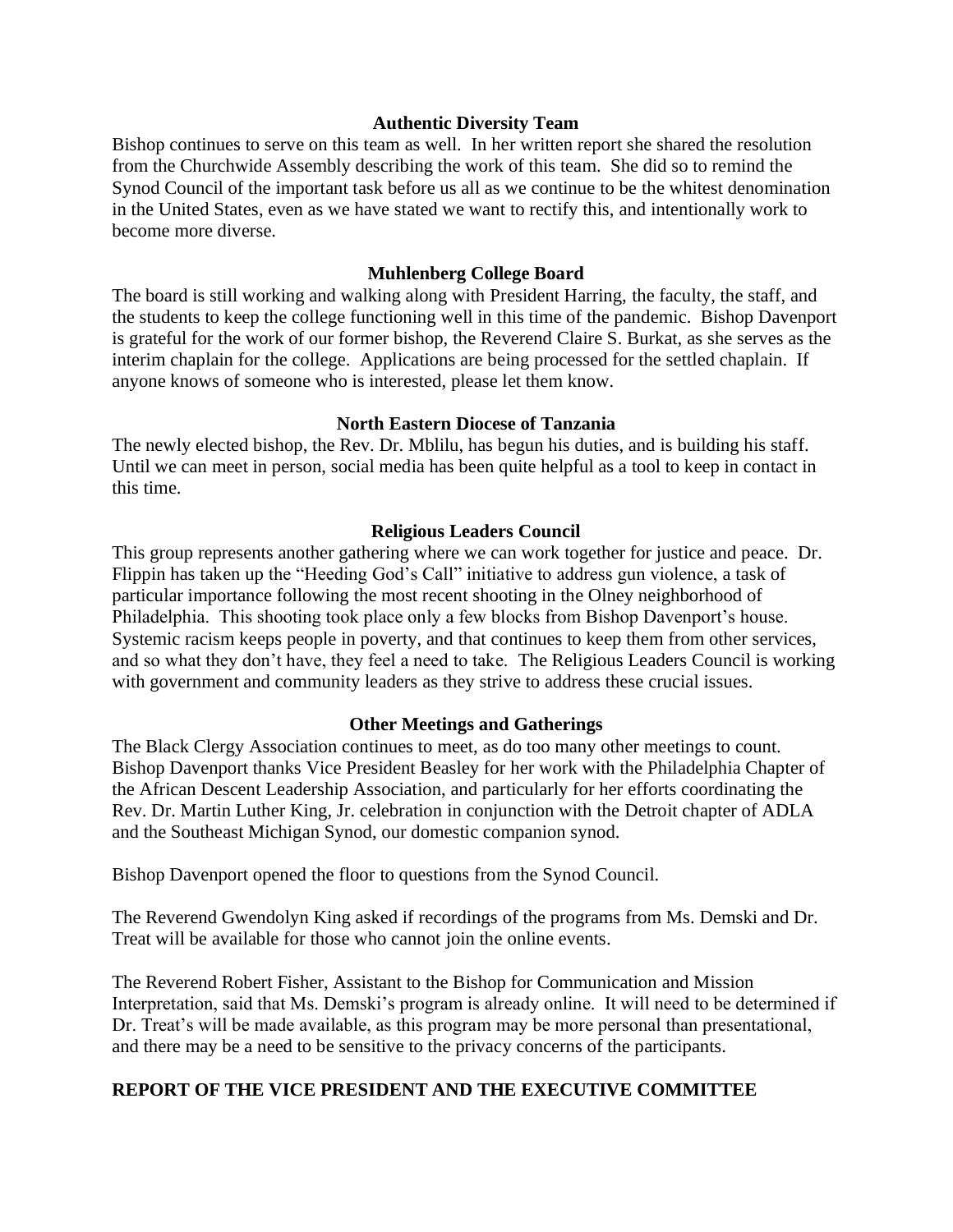Noting the report had been distributed beforehand, Vice President Beasley asked if there were any questions or comments. As there were none, Ms. Beasley called on Ms. Carrie Schwab, Synod Events coordinator, to give an update on the plans for the upcoming Synod Assembly.

Ms. Schwab noted that the comments and concerns expressed by the Synod Council at its December meeting were taken into account at the next meeting of the Assembly planning team. The Assembly will now be a one-day assembly to limit the amount of screen time in an online assembly. It will be predominantly a business meeting, but it will include inspirational words from the Bishop.

Ms. Schwab shared two documents with the Council: one a block schedule, and one a "cast" schedule. The cast schedule noted the minute-by-minute plan for the Assembly. This will not be shared with the entire Assembly so voting members do not get too caught in times that are hoped to be accurate, but by nature are approximate.

There will be several workshops prior to the Assembly to allow for conversations to occur in depth, but which will save time on the actual day of the meeting. These will include a discussion of the proposed Constitutional changes and the proposed Budgets for 2021 and 2022.

Training videos will also be posted, and there will be a live "Test your Tech" training for all people the day before the Assembly.

There will be five tech people available the day of the Assembly.

We will create a virtual mission center where agencies and organizations can post videos or other information to share their story.

The members of the Council were invited to ask any questions they might have.

Mr. Bert Glenn felt it might be helpful to include some of the time markers to allow people to have a sense of what is going on and when.

Ms. Schwab stated that we do want people to have a sense of the flow and the timing. What the team is trying to avoid is members missing votes because they expect them to happen at a specific time, while in reality the times to vote may be moved up or down the schedule depending on how many votes are needed, and how long the tabulations may take.

Pr. King asked about the time for the presentation from our Churchwide representative. It is a desire of the Synod Council that the Future Church Design be a part of the presentation. Will 15 minutes be enough time?

Bishop Davenport said we will have a conversation with him about this. We may want to have something in the pre-assembly videos to allow voting members to have a background on the Design before his presentation at the Assembly. There is already a recording of the conversation with the Presiding Bishop that can be posted as part of the pre-assembly materials.

Pr. King asked if we would be able to ask questions at the Assembly. Ms. Schwab asked if this was of the Churchwide representative, or of the Assembly in general. Pr. King indicated "both."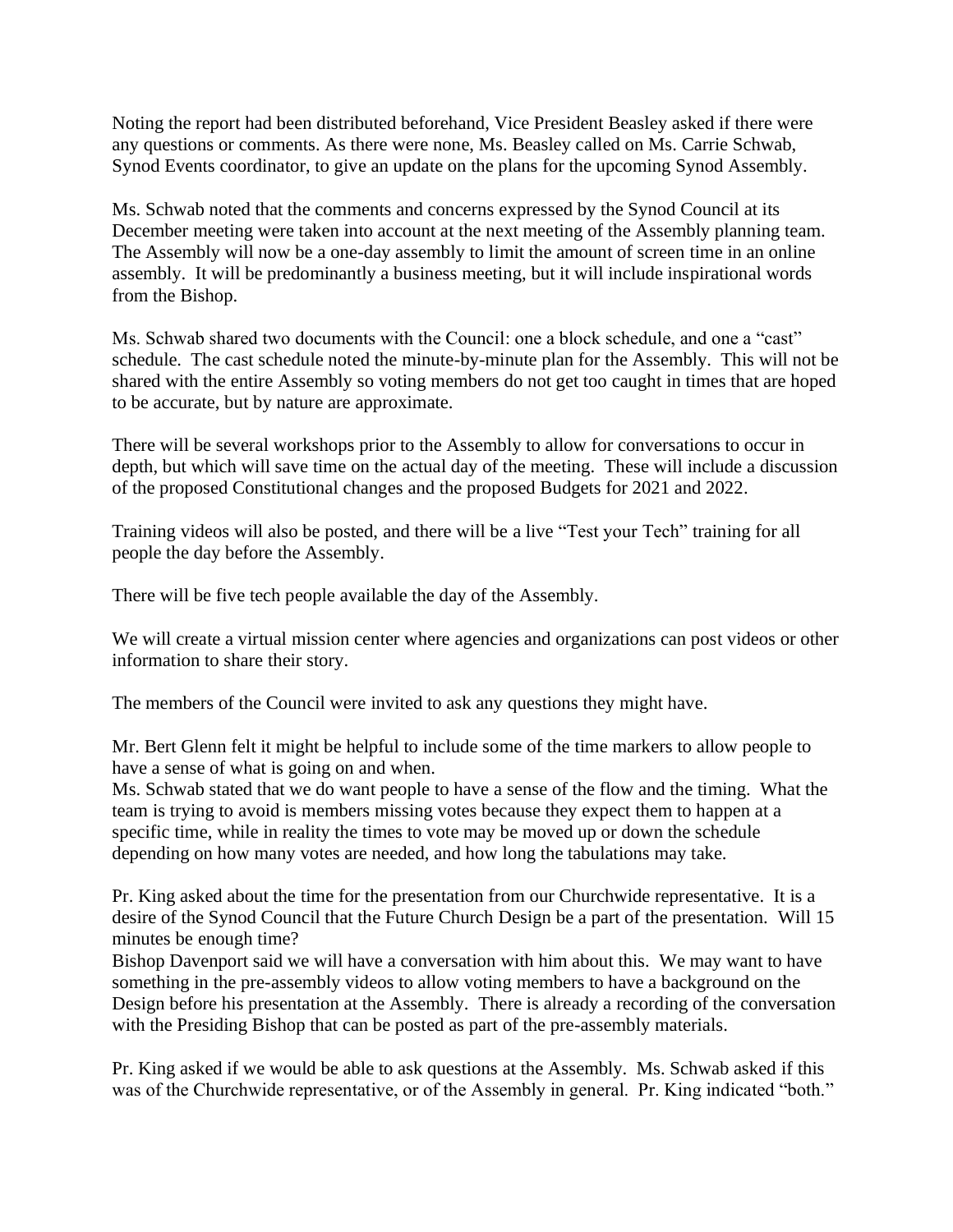Ms. Schwab said that we will have people monitoring the group to allow participants to speak to issues on the floor.

Vice President Beasley thanked Ms. Schwab for her faithful work, and her explanations to the Council.

# **REPORT OF THE SECRETARY**

## **Housing Allowances**

The Reverend Karl M. Richard, Secretary, presented the following resolution regarding Synod authorized housing allowances:

**S.C.21.02.01. THEREFORE, BE IT RESOLVED THAT** the Southeastern Pennsylvania Synod Council approves the 2021 housing allowance for Bishop Patricia Davenport, Pastor Robert Fisher, Pastor Violet Little and Pastor Karen Sease, and

**BE IT FURTHER RESOLVED THAT** the recipients be reminded that the amounts so designated as rental/housing allowance are excludable from the gross income of the respective recipients only to the extent that said amounts are used to rent or provide a home. Further the amount eligible for the Section 107 exclusion may not exceed the fair rental value of the minister's home (including furnishings and appurtenances) plus the cost of utilities. To the extent a greater amount is designated as rental/housing allowance, the designation will be ineffectual with respect to such amount.

## **The Synod Council unanimously adopted the resolution.**

## **Actions on the Roster**

Secretary Richard then presented the following actions on the roster:

## *Call to Specialized Ministry:*

**S.C.21.02.02. THEREFORE, BE IT RESOLVED THAT** the Southeastern Pennsylvania Synod Council extend a one-year, renewable call to Specialized Ministry to the Rev. Margaret J. Ainslie as Director of Pastoral Care at Doylestown Hospital effective February 27, 2021 to February 26, 2022.

## **The Synod Council unanimously adopted the resolution.**

## *Calls to Interim Ministry:*

**S.C.21.02.03. THEREFORE, BE IT RESOLVED THAT** the Southeastern Pennsylvania Synod Council call the Rev. Stuart Luce to interim ministry at St. Michael's (Unionville) beginning January 4, 2021 and extending until a pastor is called by the congregation or until Pastor Luce resigns this call, whichever comes first.

## **The Synod Council unanimously adopted the resolution.**

**S.C.21.02.04. THEREFORE, BE IT RESOLVED THAT** the Southeastern Pennsylvania Synod Council call the Rev. Christian McMullan to interim ministry at St. Luke's (Zieglerville)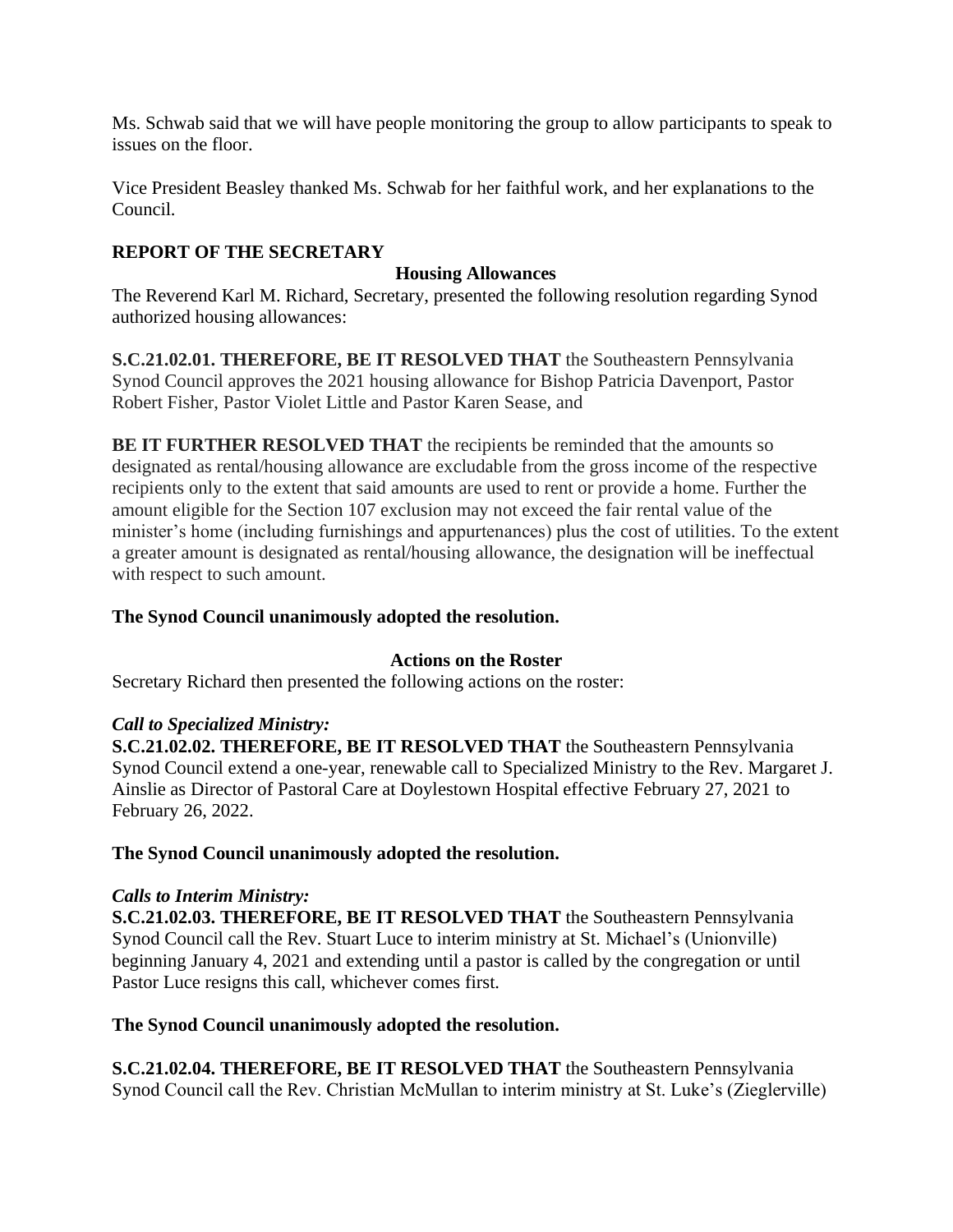beginning January 25, 2021 and extending until a pastor is called by the congregation or until Pastor McMullan resigns this call, whichever comes first.

## **The Synod Council unanimously adopted the resolution.**

## *Request to Move from Active Roster to Retired Roster:*

**S.C.21.02.05. THEREFORE, BE IT RESOLVED THAT** the Southeastern Pennsylvania Synod Council grant retirement status to the Rev. Kristina V. Ahlman effective March 1, 2021.

## **The Synod Council unanimously adopted the resolution.**

## *Request to Move from On Leave Roster to Retired Roster:*

**S.C.21.02.06. THEREFORE, BE IT RESOLVED THAT** the Southeastern Pennsylvania Synod Council grant retirement status to the Rev. Andrena Ingram effective May 1, 2021.

## **The Synod Council unanimously adopted the resolution.**

## **Items Not Requiring Action**

*Transfers:* The Rev. Stuart Luce *from* Delaware-Maryland Synod effective January 4, 2021, *pending call through Synod Council* The Rev. Bruce Davidson (retired) *from* New Jersey effective February 2, 2021 The Rev. Michael McKillip (retired) *to* New Jersey effective February 5, 2021

## **Bear Creek Camp Easement**

Secretary Richard shared as information that Bear Creek Camp is considering an easement for another pipeline across an unused portion of its property. The Camp entered into such an agreement in 2017. The Camp is jointly owned by the Northeastern and Southeastern Pennsylvania Synods, and so each will have to sign off on the agreement when it is prepared. SEPA Synod holds the deed, and so this Council will be key in its approval.

Mr. Glenn felt prior to approval we should know if there is any community opposition to the pipeline in the area.

The Reverend Serena Sellers asked if there is any protocol for the Camp if there is a leak, and who is responsible for the clean-up: the Camp, or the Company?

Mr. David Ehret asked if we can request a copy of their disaster recovery plan, as this may clear up some of these issues. If there is not a recovery plan, that itself may not be a good sign.

## **Amendment to Synod Bylaws Proposal**

Secretary Richard shared with the Synod Council that since the December Synod Council meeting there have been several conversations, some with the Assembly Planning Team, some with the Nominations Committee, and most recently with the Reverend Becky Schanely, chair of the Elections Committee, Vice President Beasley, and Bishop Davenport. The subject of these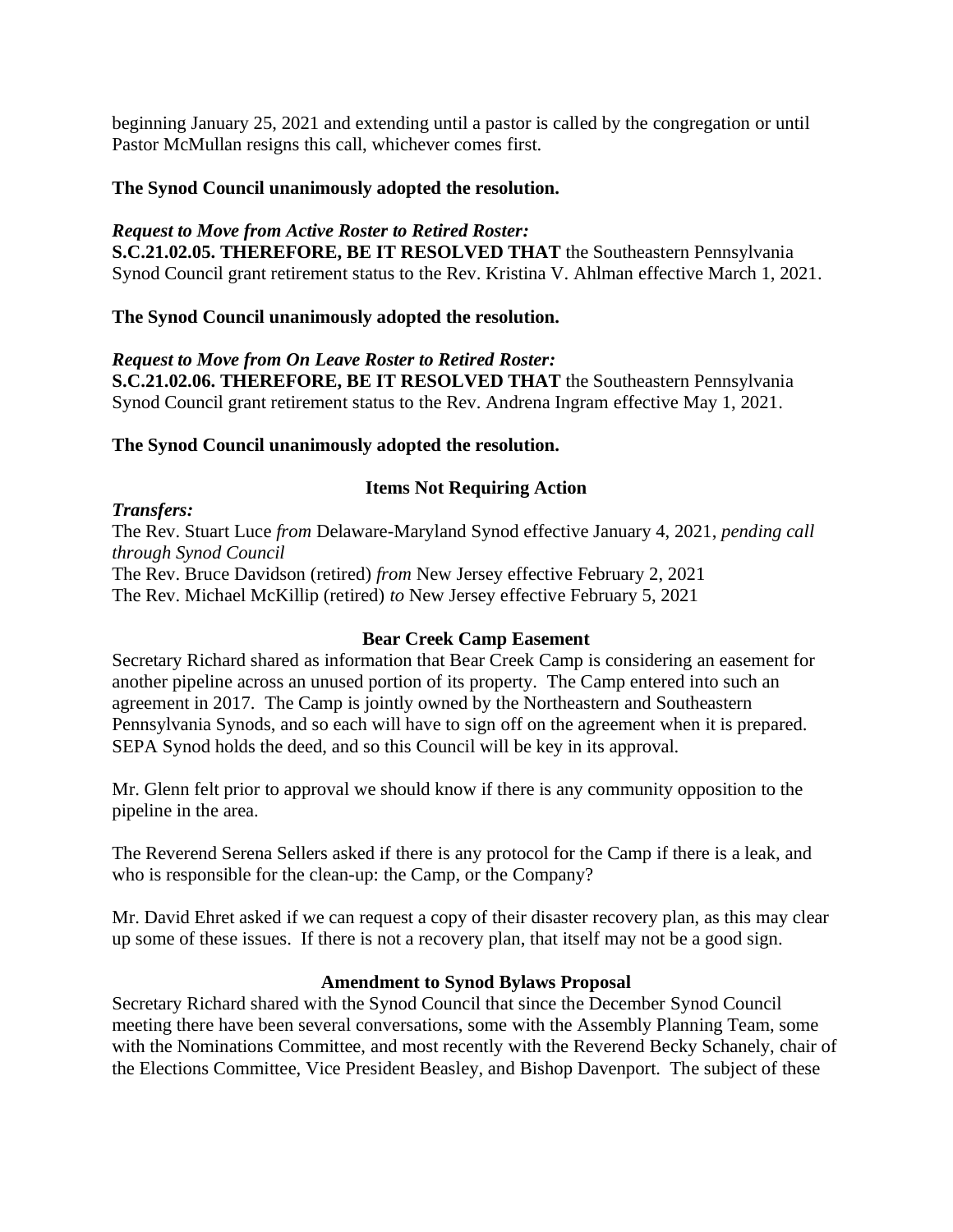last conversations was a concern regarding the timing to implement the proposed restructuring of the Synod Council, which was approved at the December Synod Council meeting.

Upon further reflection, as we have so many slates to elect at this Assembly, and as there are many steps that would need to be taken to alter those slates if the Assembly does adopt the proposed realignment with the timing as previously adopted, it is the recommendation of the Secretary that we amend the time when this realignment would be put in effect from the terms ending at this Assembly to the terms ending at the next Assembly. He proposed the following change to the December resolution, alteration underlined:

**S.C.21.02.07. THEREFORE, BE IT RESOLVED THAT** the Southeastern Pennsylvania Synod Council amends the **"AND BE IT FURTHER RESOLVED"** that this proposal be enacted beginning with the terms ending in **2022.**

## **The Synod Council unanimously adopted the resolution.**

Secretary Richard also brought forward the following proposal to be added to the changes to be presented to the Assembly in April of this year:

## **Proposed Bylaw Change to allow for a virtual Assembly**

According to state law a non-profit is allowed to have remote meetings unless its governing documents prohibit them. Our Constitution and By-laws do not prohibit such meetings, but neither do they give explicit permission for them. The following is a proposed change, based on the existing language allowing Synod Council and its committees to meet remotely, to allow the same for the Assembly and its committees.

**S.C.21.02.08. THEREFORE, BE IT RESOLVED THAT** the Southeastern Pennsylvania Synod Council approves the following addition to the Constitution, Bylaws, and Continuing Resolutions of the SEPA Synod for adoption by the Synod Assembly to provide for electronic meeting of the Synod Assembly:

S7.13.10. Notice of the time and place of the regular meeting or of an adjourned meeting of the Synod Assembly shall be sent by the secretary not less than four weeks preceding the meeting. Notice of the time and place of a special meeting shall be sent by the secretary not less than two weeks preceding the meeting. To the extent permitted by state law, meetings of the Synod Assembly and its committees may be held electronically or by telephone conference, and notice of all meetings may be provided electronically.

## **The Synod Council unanimously adopted the resolution.**

# **REPORT OF THE TREASURER AND THE FINANCE COMMITTEE**

Ms. Janet Neff, Treasurer, reviewed the financial report of the past year. She noted the following:

Mission support from congregations was under budget by \$144,000, but we had other income that aided our ministry.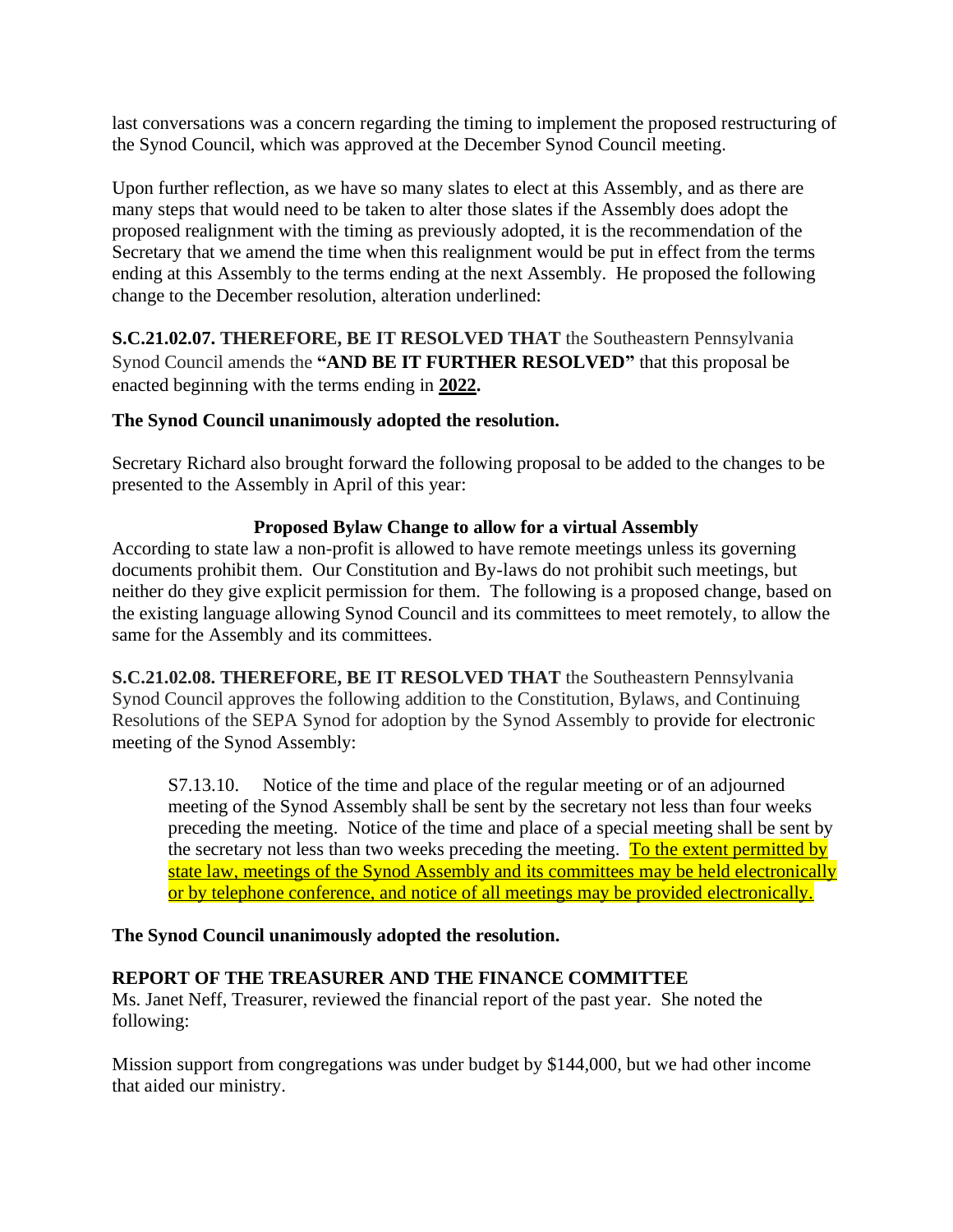We had proceeds from the sale of a building from a former ministry, St. John, Ambler. To review, 15% of the sale goes to the Unrestricted portion of the budget. The expenses related to the care for the properties we have under management from former ministries are then reimbursed. The remainder of the proceeds are placed in the Fund for Mission.

We received \$168,000 from the Federal Paycheck Protection Program.

We had a good response to our special appeals, including the Blessed to be a Blessing covid relief fund, the Have a Heart fund for Bishop Munga's surgery, and the All the Saints annual appeal.

We are budgeting \$1.7 million as income for the current year (FY ending  $1/31/2022$ ), and \$1.75 million for coming year (FY ending 1/31/2023).

There is a pending sale of another property under management, that of the former Grace, Norristown.

Expenses were down this year. Some of this was due to less travel during the pandemic, some was due to fewer retreats and other meetings, and some was due to the fact that we sent less to the Churchwide organization, since we also received less in our offerings from congregations. Each year we send on to the ELCA 50% of what we receive from our congregations. When we receive less, we send less.

When you see the "bottom line" you will notice an overall surplus. A great deal of this is due to the performance of our investment portfolio.

Bishop Davenport noted how well people of our Synod have stepped up for the special offerings of this past year. Even in the midst of a pandemic, when we ask them, our people deliver.

Mr. Bert Glenn, chair of the Finance Committee, shared highlights from his written report, and presented the budget for the coming year for the Council's review and approval.

## **Seminary Debt Relief**

The 2021 budget includes \$50,000 for assistance for rostered ministers with debt from their seminary education. \$51,000 was awarded for such relief last year. The process has just begun for rostered ministers to apply for assistance this year.

## **Policy for use of Restricted Funds**

The Synod's auditors have recommended that the Synod adopt a spending policy setting the maximum rate of annual withdrawal from our permanently restricted funds (endowment) to 7%, in compliance with the general requirements of PA Act 141 (applicable to non-for-profit organizations in PA). Currently we spend the annual earnings on the funds. Heeding the advice of the auditors, the Finance Committee brought the following resolution to the Synod Council:

**S.C.21.02.09. THEREFORE, BE IT RESOLVED THAT** the Southeastern Pennsylvania Synod Council adopts the following policy for the use of permanently restricted funds: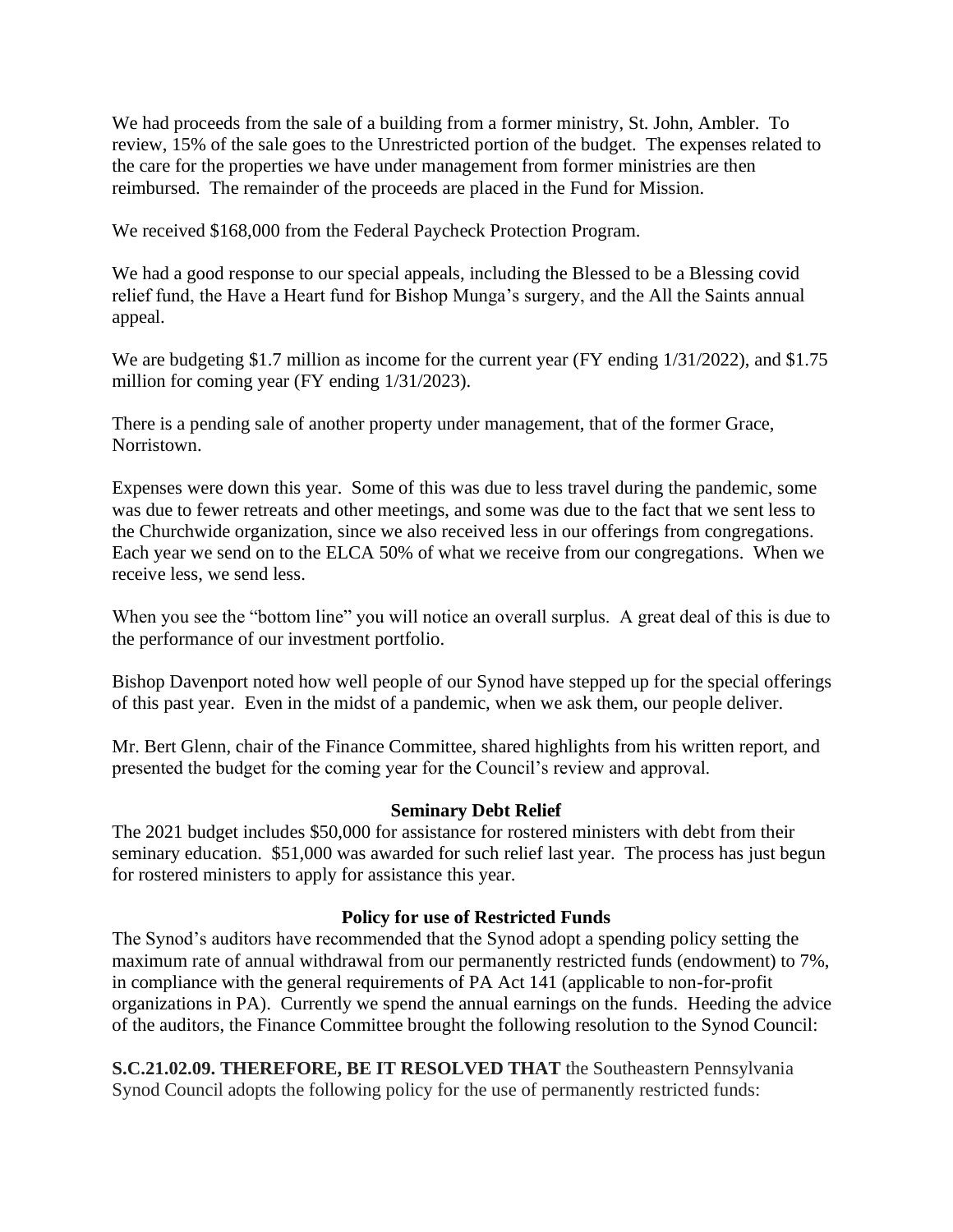In accordance with Act 141, realized and unrealized gains on Synod endowment assets may be expended for the purposes stipulated by the donors only to the extent that the total of such expenditures, including dividends and interest and less fees, do not exceed 7% of the average of the three most recent fiscal years' fair values of the net assets with donor restriction held in perpetuity. Realized and unrealized gains in excess of the annual limitation would be included in the statements of activities as increases in the net assets with donor restriction. Such restricted amounts may be released to net assets without donor restriction in future years based on authorization of the Synod only to the extent of the 7% limitation applicable to the year in which they are to be released.

## **The Synod Council unanimously adopted the resolution.**

# **Presentation of the budget for 2022 (FY ending 1/31/2023)**

The budget as presented is very similar to the budget for the current year. It includes a modest increase in staff compensation. It anticipates the sale of properties under management. It also anticipates a reduction in Seminary debt relief from \$50K to \$25K. We will be more transparent in the fact that much of the Mission portion of the budget is being covered by the Fund for Mission, even as conversations continue as to the proper process for the use of money from this Fund.

Pr. Sellers asked why administrative costs were so much lower.

Mr. Martin Schwab, the Synod's Senior Accountant, said it was because we have fewer properties that we have to manage, therefore we have fewer expenses.

Pr. Klinger asked if the need is for seminary debt relief actually that much less than last year. Mr. Glenn said this number is based on the amount of the requests the committee has been receiving. There may be less need now that the seminary offers free tuition. Ms. Neff said that we are fortunate to have many people who are generous and are not requesting assistance.

Secretary Richard asked which property was anticipated to sell as part of the budget. Ms. Neff said it was the former Grace, Norristown, which is anticipated to sell in April of 2021.

The following resolution was placed before the Synod Council:

**S.C.21.02.10. THEREFORE, BE IT RESOLVED THAT** the Southeastern Pennsylvania Synod Council approves the proposed budgets for 2021 (FY ending 1/31/2022) and 2022 (FY ending 1/31/2023) to present to the Synod Assembly for adoption.

## **The Synod Council unanimously adopted the resolution.**

## **MISSION MOMENT**

Vice President Beasley welcomed the Rev. Marcia Bell to present the Mission Moment. Pr. Bell is the Director of Mobility and convener of the Committee of Deans. She came to give the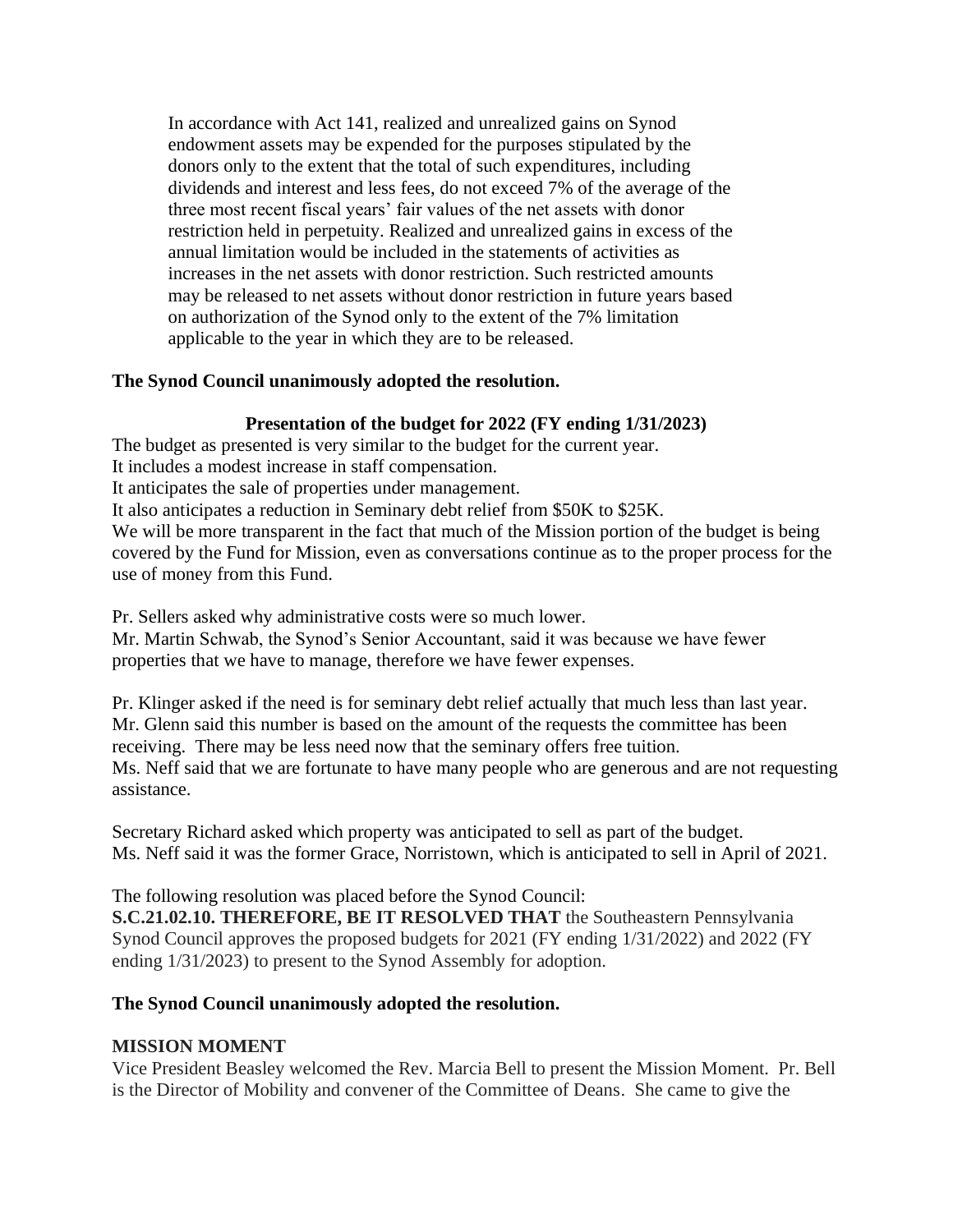Synod Council an update on the status of congregations in our Synod that are in transition, and updates on the transition process.

#### **New Deans**

Pr. Bell noted that there has been a transition to a new Dean in two of our Conferences. She noted with great thanks the work of Dean Leslie Richard, who brought her gifts of Spiritual Direction and awareness to the process of the Deans' work. Pr. Richard has completed her second term and has been succeeded in this office by Pr. Jenn Casey of Holy Trinity, Wallingford.

Dean Carolann Hopcke has relocated to the Nebraska Synod, after serving Christ,

Trumbauersville for 20 years. Pr. Hopcke is succeeded by Pr. Erica Wesch of Little Zion, Telford.

Both previous deans are missed, but the Committee is very pleased to welcome the new deans, even as they, to this point, have only met on Zoom.

## **Transitions in Ministry**

In 2020 the Synod Council extended 3 calls to interim ministry, 1 call to a Lutheran pastor to serve a Presbyterian congregation, and retirement status to 11 ministers.

There have been 10 new calls to congregational ministries. All of these have been to pastors; no deacons. Several of these calls were to pastors who are already serving in these congregations. There has been a transition from second staff to lead pastor, from lead pastor to second staff, and a transition from full-time to part-time ministry.

The Committee of Deans has been impressed with and grateful for the document on Guidelines for Virtual Meetings created under the direction of Secretary Richard. Congregations have been incredibly resourceful, creative, and nimble in finding legal ways to gather to call pastors.

A list of the numbers of congregations in transition by Conference:

| Central Philadelphia               |                |
|------------------------------------|----------------|
| Chester                            | 5              |
| Delaware                           |                |
| <b>Lower Bucks</b>                 | 6              |
| <b>Lower Montgomery</b>            | 5              |
| North East/West                    | $\overline{2}$ |
| <b>Upper Bucks</b>                 |                |
| <b>Upper Montgomery</b>            | 4              |
| Total congregations in transition: | 33             |

## **Trends affecting mobility:**

Several pastors have left after a brief pastorate – fewer than 4 years. Some have stayed less than 2 years. In times like this it is difficult to follow the interim process as we have it. There are many reasons why these short stays happen, generally logical and valid reasons, but it has an impact on the congregation. In conversations with councils, there is a shudder – do we have to go through the whole interim process again? The process takes so long; what is the value of doing this again so quickly?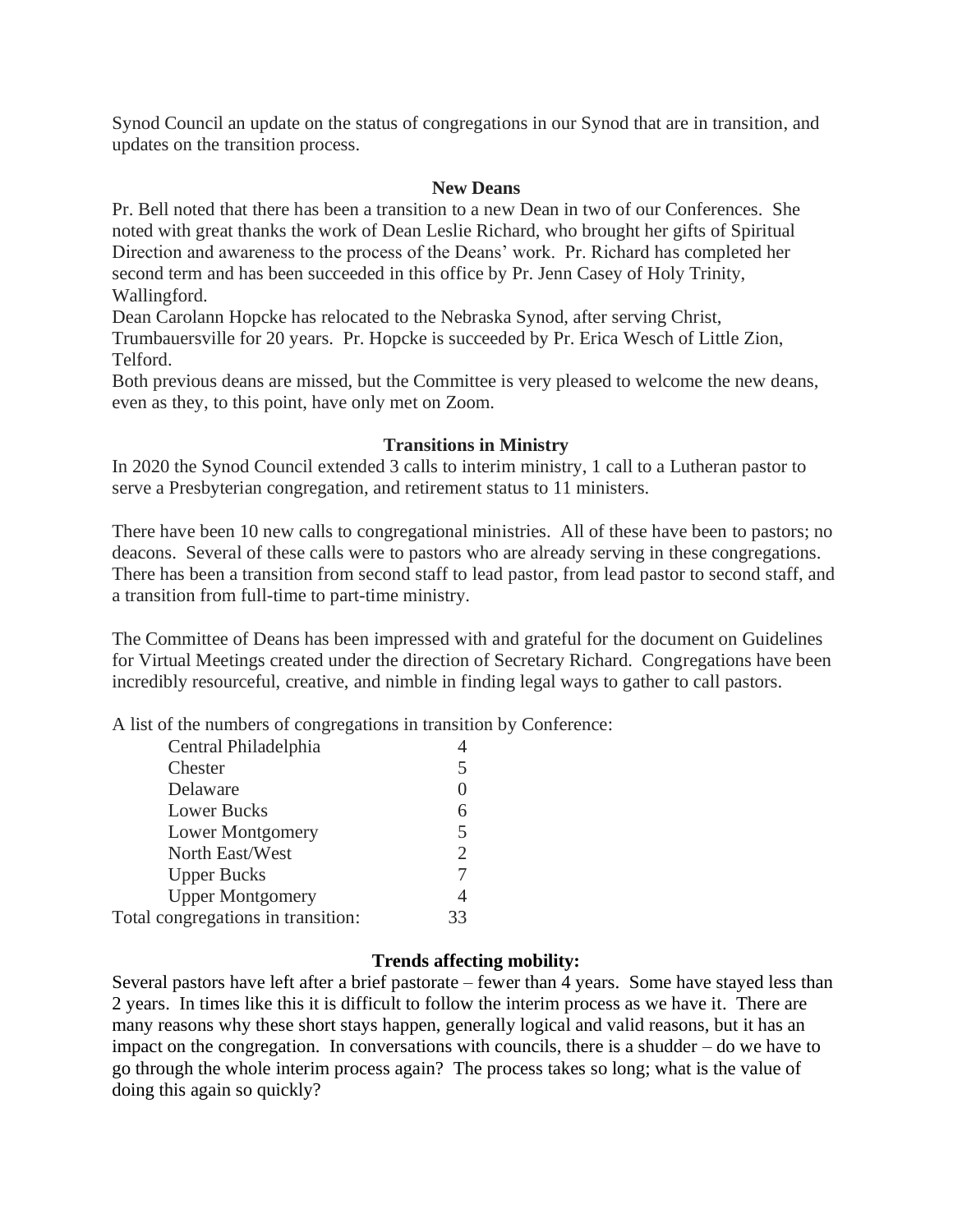We are working on a "fast track" version for congregations in these situations, putting a little less emphasis on the history and other portions of the process. There is potentially work that still needs to be done and so we are not cancelling the process entirely, but we are trying to be more focused in this time on the issues that most need to be addressed.

This trend toward shorter pastorates is something other synods and other denominations have also experienced. What we are experiencing is not peculiar to SEPA Synod. We do not yet know what impact there may be post-covid.

We are also seeing more congregations seeking part-time pastors than we have in the past. This is usually related to income. Most congregations do not want part-time ministry, but this is the financial reality they face. With this as the reality congregations face, both congregations and Deans are being creative and resourceful.

Dean Christopher McKinstry has worked with Pr. Finney to fill a <sup>3</sup>/4 tie call to St. Paul's, Sassmansville, and contracted to serve at Christ, Niantic.

In Pottstown, Emmanuel and Grace are looking at a similar possible configuration. This is not seen so much as a "yoking" as it is a sharing of clergy. Still, there is the hope that these congregations will grow together over time, and not just share a pastor, but grow into sharing ministry as well.

In Upper Bucks, where 3 congregations are looking to call part time pastors, seeds are being planted to help congregations realize that while a full-time pastor serving just them is not possible, several congregations sharing clergy can strengthen each congregation.

## **Need for Interim and Bridge Pastors**

We are working on cultivating more interim and bridge pastors to serve in the transition process. We have had great support from several of our retired pastors, but others just want to be retired, and so we have a shortage in interim and bridge ministers. We do have two new lay people who have taken the training and are serving as interim consultants. Please pray for more people to feel the call to interim ministry, even as we recognize that interim ministry is changing, and will not likely be as secure a position as it has been in the past.

Mr. Glenn thanked Pr. Bell for this information. He noted she has focused on need side, the congregations in transition. He is curious about the supply side; are there enough pastors in the pipeline to provide ministers for congregations?

Pr. Bell replied that SEPA Synod has not had trouble finding pastors to interview. Congregations that have been difficult to fill have often been those calls that are unusual, such as the situation in Pottstown. A minister may interview, but then one congregation or the other says no; or sometimes, as the process unfolds, the candidate says no.

We have some graduates who would like a call, but they have reasons as to why they cannot relocate, and so it becomes difficult to place those candidates. We find that many pastors across the ELCA will list SEPA Synod as one of their top choices. We interview them before we bring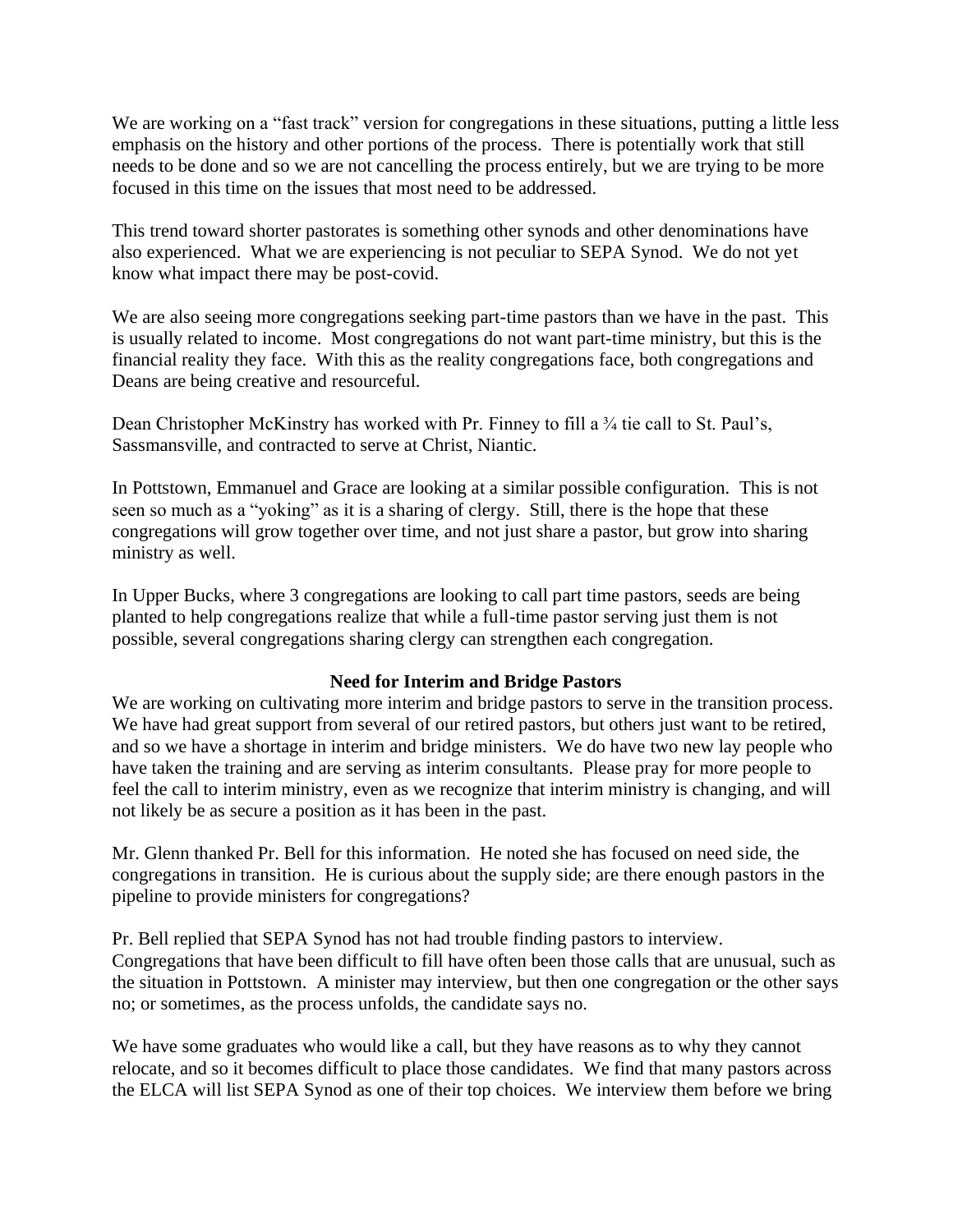them into our Synod. Sometimes we feel they are a good fit. Sometimes we interview them and choose not to bring them in.

The Reverend Karen Sease, Assistant to the Bishop for Candidacy, Mobility and Interim Ministry, and Mission Advancement, noted that there is a clergy shortage across the ELCA, but we have not experienced this. This is in part because we are a major metropolitan area which is attractive both culturally and as a place for employment for spouses of clergy, and in part because we are not a Synod that places restrictions on candidates because of race or gender identity.

Vice President Beasley thanked Pr. Bell for her presentation and her service to our Synod.

# **COMMITTTEE REPORTS**

# **Forward Together in Faith**

Ms. Ellen Daneke, chair of the Team, shared a brief summary of the activity of the Fund for this year.

Fourteen grants awarded for total of \$26,024.

Half of the grants were for equipment to improve streaming.

One grant was approved for an Anti-racism program, some were for food programs.

A United Lutheran Seminary student applied to go to an Immersion Program.

Balance in the Forward Together in Faith fund is \$553,800.

## **Investment Committee**

Mr. David Ehret, chair of the Investment Committee, shared two reports:

The first described actions in the month of January. There was a slight decrease due to market correction. The Committee decided to make some slight adjustments in our portfolio. The T. Rowe Price Real-estate fund will be liquidated, with the proceeds split between the existing Science and Technology Fund and a new fund, Blue Chip Growth. Both

The second portrayed the activity of the past year. The gain for 2020 was 15.9%.

Total value of the portfolio as of 1/31/2021 is \$8,861,441.

## **Nominating Committee**

The Reverend Joseph Klinger, chair of the Nominating Committee, shared that there are still a few positions for which the Committee have found no nominees. These include 2 lay men and 2 lay women voting members to the Churchwide Assembly.

Pr. Klinger noted that there is diversity reflected in the slates that will go to the Assembly, but he reminded the Synod Council we could always do better in this regard. He asked the members of the Council to continue to reach out to people, particularly people of color and/or whose primary language is other than English, to consider serving the Synod and the broader Church by standing for one of the many seats we have open this year.